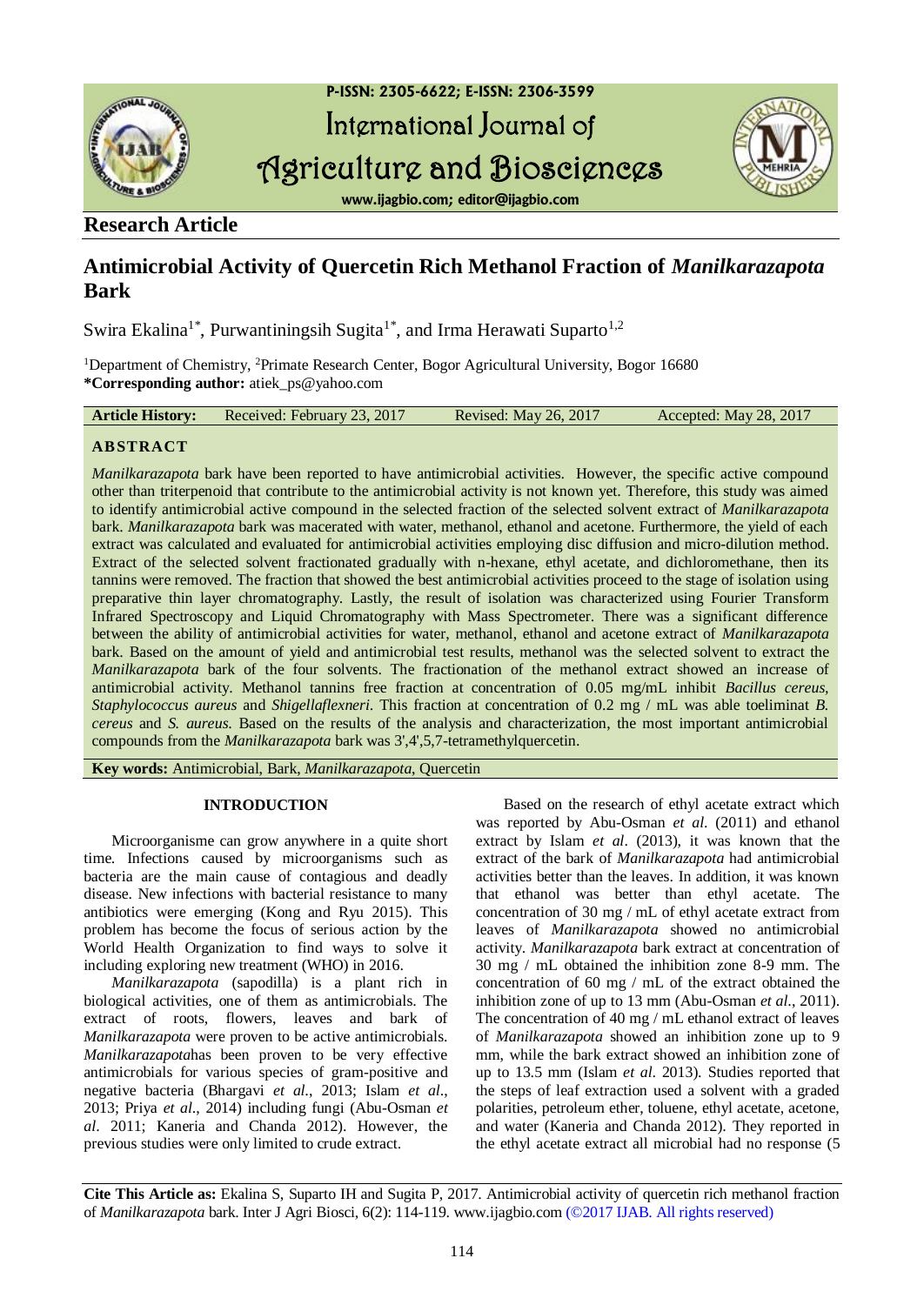types of gram-positive bacteria, gram-negative bacteria and fungi). Toluene extract was active on only one species and petroleum ether inhibits three species of microbes. The use of acetone and water gave better antimicrobial effects when compared to other solvents. The root extraction used water as solvent agent (Bhargavi *et al*., 2013). Good antimicrobial results were also found in the flower extraction using methanol (Priya *et al*., 2014). Nevertheless, among ethanol, water, acetone and methanol it was still unknown which is the best solvent to extract the stem bark of *Manilkarazapota* as the antimicrobial.

A total of 12 compounds of triterpenoids had been isolated from the bark of *Manilkarazapota*. The compound consisted of seven compounds of taraksastana triterpenoids and 5 lupana triterpenoid compounds. A total of two lupana triterpenoids compounds were new pentacyclic triterpenoids compound (3-acetyltaraxer-14 en-12-one and 3-hydroxy-7-oxolup-20(29)-en-28-oic acid). The antimicrobial activities of these compounds had been tested by Toze *et al*. (2015). Microbial samples used by Toze *et al*. (2015) were a gram positive and negative bacteria, fungi and plant pathogenic oomycetes. The results showed no antimicrobial activities in some of the compounds. In addition, the pure compounds which had antimicrobial activities, the value of the minimum inhibitory concentration (MIC) obtained Toze *et al*. (2015) was higher than 1 mg / mL. At the same genus, namely *Manilkarasubsericea*, the extracts of leaves, bark and fruit has been proven to be capable of inhibiting *Staphylococcus aureus.* The results of the analysis showed that ester triterpenoid compounds were antimicrobial active compounds of *Manilkarasubsericea* (Fernandes *et al*. 2013). Nevertheless, no other studies has reported on the compounds of *Manilkarazapota* as active antimicrobial. Therefore, this study aimed to characterize the active antimicrobial compound on the selected fraction of the selected solvent agent of *Manilkarazapota* bark.

#### **MATERIALS AND METHODS**

#### **Samples preparation**

The bark of *Manilkarazapota* was obtained from the village of East Pemenang, district Pemenang, North Lombok regency, West Nusa Tenggara. The researcher used old, scaly, brown, dried up bark with a thickness of 0.35 to 1.25 cm. The bark was cleaned and dried using dry air oven at a temperature of 37-40 °C. The water content was determined by AOAC (2005).

#### **Extraction and fractionation**

The dried powder of *Manilkarazapota* bark was macerated using each acetone, ethanol, methanol and water. Sample-solvent ratio was 1: 3. This process was carried out in room temperature for 36 hours (Hossain *et al*. 2012) for two times. The crude extract was calculated by using antimicrobial and phytochemicals assays (Harborn, 1987). Methods for antimicrobial assay was disc diffusion and micro-dilution methods then further analyzed statistically. This analysis, used one-way analysis of variance (ANOVA) method, with the significance of 1% and 5%. Micro-dilution method was used for determining the minimum inhibitory

concentration (MIC) and the minimum bactericidal concentration (MBC) against the bacteria samples.

The fractionation was performed by dissolving the selected solvent agent (methanol) using a solvent with a graded polarity (Harborn, 1987). Solvents used were nhexane, ethyl acetate and then dichloromethane (DCM). Then the fraction of n-hexane (n-Hex), the fraction of ethyl acetate (EtOAc), the fraction of DCM and methanol fraction were obtained. The methanol fraction was insoluble methanol extract in n-hexane, ethyl acetate and DCM.

Fractionating was followed by the phase of separating the tannins from the methanol fraction. This phase was carried out by dissolving the methanol fraction with methanol, then added with 50 mL of acetone. Precipitation of tannins (tannins fraction) were separated by the filter paper. The addition of acetone was repeated until no tannin precipitates (Harborn, 1987). Tannin-free filtrate was concentrated and tannin-free methanol fraction was obtained.

On the fraction n-Hex, EtOAc, DCM, methanol, and tannin-free methanol fraction the antimicrobial test was applied. Then, the selected fractions were conducted for compound characterization analysis.

#### **Test of antimicrobial activity**

#### **The disc diffusion method (Parhusip** *et al***., 2008)**

Sterile discs containing the sample (crude extract various solvents, fractions and kanamycin 25 mg/mL) was placed on a nutrient agar containing the bacteria that have been tested previously. Bacteria samples used was *Bacillus cereus* (ATCC: 10876), *Staphylococcus aureus*  (ATCC: 6538) and *Shigellaflexneri* (ATCC: 12022). Furthermore, they were incubated at 37°C for 18-24 hours for microbial growth. Then the diameter of inhibition zone around the disc was observed. All assays were done in duplicate.

#### **Micro-Dilution Method (Batubara** *et al***., 2009)**

Each sample (crude extract various solvents and fractions) was given the dilution in dimethyl sulfoxide into various concentrations (50-4000 ppm). On each well was added nutrient broth (NB) 100 mL, 100 mL bacteria (with 0.6-0.8 McFarland turbidity) and 20 mL sample. Incubated at 37°C for 24 hours. The minimum concentration that remained clear is the MIC. In the sample determined as MIC, then further added 100 mL of NB. Incubated at 37°C for 24 hours. If in the minimum concentration samples remained clear, it is determined as the MBC.

#### **Characterization**

The characterization of antimicrobial compounds from the *Manilkarazapota* bark was performed by using the instrumentation of liquid chromatography mass spectrometry (LC-MS). The detector used was photodiede-array detector connected to a quadrupole detector. The source of ionization was electrospray ionization (ESI) operated using positive ionization mode  $(+1)$  at a temperature of 150°C. Column separation used Water AccQ. Ultra Tag  $(2.1 \text{ mm} \times 100 \text{ mm}, 1.7 \text{ m})$  with temperature at 55°C. The mobile phase (A) used the mixture of aquabidest, formic acid and acetonitrile (B).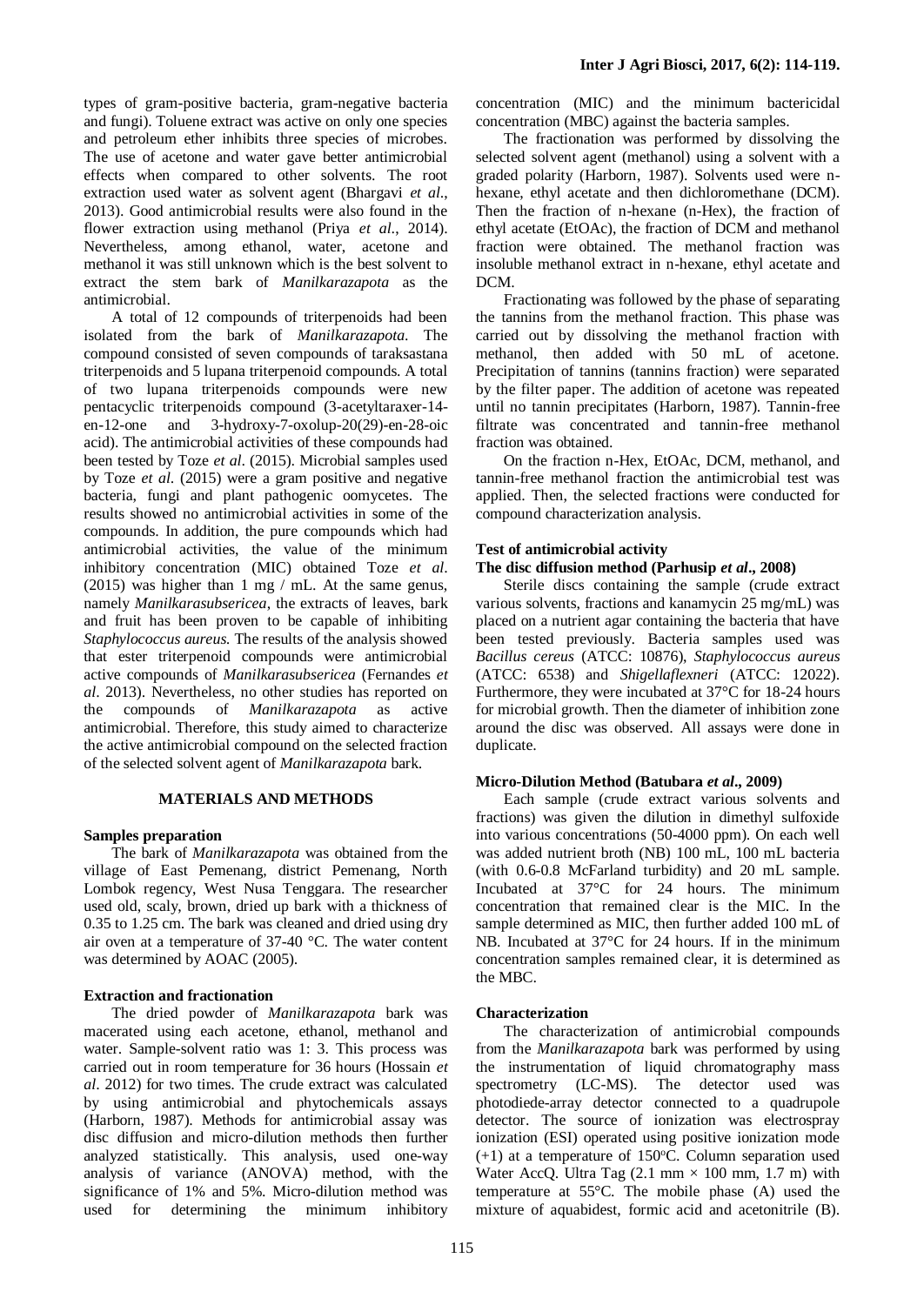The injection volume in 1 mL at a flow rate of 0.7 mL/min. Analyses were performed using Waters Mass Lynx software and Quan Lynx also supported with Massbank and Chems draw for compound determination.

#### **RESULTS**

#### **The water content, yield and phytochemicals of**  *Manilkarazapota* **bark extract with Various Solvents**

The water content of dried samples was of 1:46%±0:41. Based on the yield of the extract (Figure 1) it can be seen that the ability of the solvent to extract the compound from the *Manilkarazapota* bark arranged in following order: methanol> ethanol> water> acetone.

Phytochemical test results showed that methanol, ethanol and acetone could extract the class of flavonoids, alkaloids, saponins, tannins, steroids and terpenoids. It did not apply to the water solvent. The phytochemical test results of water extracts showed the negative result to terpenoids and steroids.

#### **The antimicrobial activities of Extract of**  *Manilkarazapota* **Bark with Various Solvents**

Statistical analysis of antimicrobial activity in disc diffusion showed that there was a significant difference in the antimicrobial activities between water, methanol, ethanol and acetone extract of the *Manilkarazapota* bark. Based on Table 1 it could be seen that antimicrobial activity of methanol extract> ethanol> acetone> water against *B. cereus* and *S. aureus*. It was also shown that the entire extract to a concentration of 40.0 mg/mL could not inhibit the growth of *S. flexneri*.

#### **The Antimicrobial activity of methanol extract fractions of** *Manilkarazapota* **bark**

Fractionating was performed by dissolving the methanol extract using solvent n-hexane, ethyl acetate and then dichloromethane (DCM) gradually. From the process of fractionation, obtained of n-hexane fraction (n-Hex), the fraction of ethyl acetate (EtOAc), the fraction of DCM and methanol fraction. Fractionating followed by the separation phase of tannins with the methanol fraction. Then, obtained tannin and tannin-free (TF) methanol fraction. The fractionation of 10 g of methanol extract generated 2.59 g n-Hex fraction (25.9%), 2.18 g EtOAc fraction (21.8%), 0:14 g DCM fraction (1.4%), 5:09 g methanol fraction (50.9%), 4.63 g tannins (46.3%), and 0.56 g BT methanol fraction (5.6%). Based on Table 2, TF methanol fraction showed the highest antimicrobial activity among the entire fractions.

#### **Characterization of active antimicrobial compound from Tannin-Free Methanol Fraction**

Based on the results of LC-MS analysis of TF methanol fraction (Figure 2), showing a lot of the peaks until the retention time (Rt) 35 min. Peak with the highest intensity (nearly 100%) on Rt 16.83 minutes was the focus of the study. Peak at Rt 0.92, 3.43, 11.8, 14.99, 18.33, 21.68 and 30.72 minutes intensity of up to 11% and the peak at 5.27 and the Rt 15.99 minutes intensity close to 20%. The fragmentation results of mass spectrum peaked at Rt 16.83 minutes had an 81% similarity with 3',4',5,7-tetramethylquercetin on the database ID TY000124. The compound had the molecular formula  $C_{19}H_{18}O_7$  and molecular mass  $(m/z)$  was equal to



**Fig. 1:** The yield of the first extraction, the second and the total yield from the *Manilkarazapota* bark with water, methanol, ethanol and acetone as the solvent agents.



**Fig. 2:** The chromatogram of TF methanol fraction (A) and the peak of mass sprectum compound on minute 16.83 in chromatogram of TF methanol fraction (B).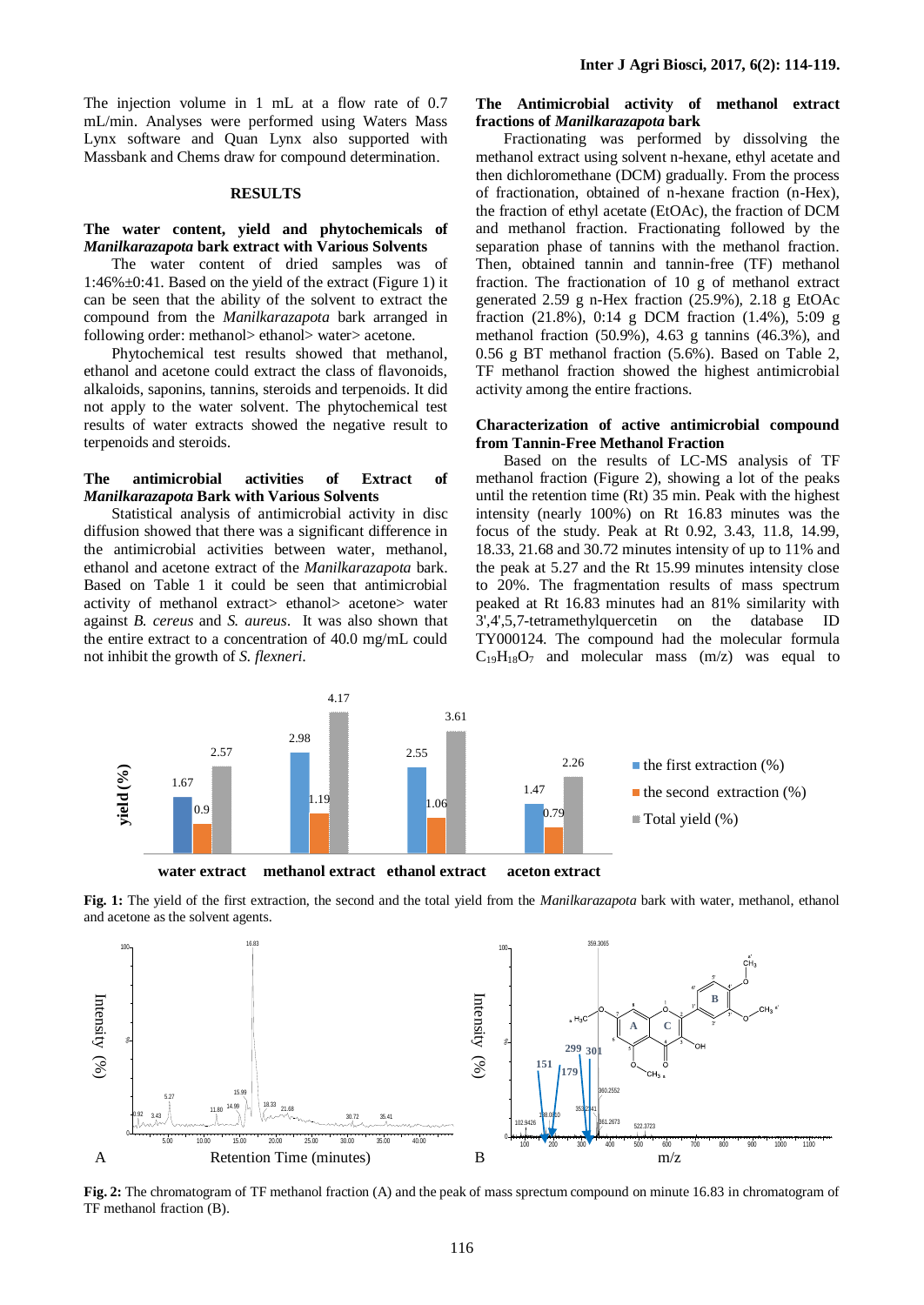|                 | Various solvent | The average diameter of inhibition zone (mm) on concentration $(mg/mL)$ |      |                          |      |                          |       |                  |
|-----------------|-----------------|-------------------------------------------------------------------------|------|--------------------------|------|--------------------------|-------|------------------|
| Bacteria tester | extract         | 2.5                                                                     | 5.0  | 7.5                      | 10.0 | 12.5                     | 40.0  | kanamycin (25.0) |
| B. cereus       | water           |                                                                         |      |                          |      |                          | 8.5   |                  |
|                 | methanol        | 6                                                                       | 6.75 | 7.75                     | 8    | 8.25                     | 13.05 | 31               |
|                 | ethanol         | 5.5                                                                     | 6    | 6.5                      | 8.2  | 8.25                     | 12.25 |                  |
|                 | acetone         |                                                                         |      | 5.5                      | 6    | 6.5                      | 12.25 |                  |
| S. aureus       | water           |                                                                         |      | $\overline{\phantom{0}}$ |      | $\overline{\phantom{a}}$ | 8.5   |                  |
|                 | methanol        |                                                                         | 7.5  | 8                        | 8    | 8.5                      | 10    | 20               |
|                 | ethanol         |                                                                         | 5.5  |                          | 7.75 | 8.25                     | 9     |                  |
|                 | acetone         |                                                                         |      | 6                        | 6    | 6                        | 9     |                  |
| S. flexneri     | water           |                                                                         |      |                          |      | $\qquad \qquad$          |       |                  |
|                 | methanol        |                                                                         |      |                          |      |                          |       |                  |
|                 | ethanol         |                                                                         |      |                          |      |                          |       | 30               |
|                 | acetone         |                                                                         |      |                          |      |                          |       |                  |

**Table 1:** Antimicrobial activity of extract of *Manilkarazapota* bark with water, methanol, ethanol and acetone solvent by disc diffusion method

Note: undetected, kanamycin (25.0) = positive control (kanamycin) on concentration 25.0 mg/ml

**Table 2:** The antimicrobial Activities of the methanol extract fractions from the *Manilkarazapota* bark by disc diffusion method and micro-dilution method

|                    | Fractions          | Disc-difusion method | micro-dillusion method                                              |            |                          |
|--------------------|--------------------|----------------------|---------------------------------------------------------------------|------------|--------------------------|
| Bacteria<br>tester |                    |                      | The average of inhibition zone (mm) on the<br>concentration (mg/mL) |            |                          |
|                    |                    | kanamycin (25.0)     | Fractions (40.0)                                                    | <b>KHM</b> | <b>KBM</b>               |
| B. cereus          | $n$ -Hex           | 31                   |                                                                     |            |                          |
|                    | EtOAc              |                      |                                                                     |            |                          |
|                    | <b>DCM</b>         |                      |                                                                     |            |                          |
|                    | Methanol           |                      | 11                                                                  | 0.05       | 1.0                      |
|                    | Tannin             |                      | 12                                                                  | 0.05       | 1.0                      |
|                    | <b>TF</b> Methanol |                      | 14.5                                                                | 0.05       | 0.2                      |
| S. aureus          | $n$ -Hex           | 20                   | $\overline{\phantom{0}}$                                            |            | $\overline{\phantom{a}}$ |
|                    | EtOAc              |                      |                                                                     |            |                          |
|                    | <b>DCM</b>         |                      |                                                                     |            |                          |
|                    | Methanol           |                      | 10                                                                  | 0.05       | 2.0                      |
|                    | Tannin             |                      | 11                                                                  | 0.05       | 1.0                      |
|                    | TF Methanol        |                      | 13.5                                                                | 0.05       | 0.2                      |
| S. flexneri        | $n$ -Hex           | 30                   |                                                                     |            | $\overline{\phantom{a}}$ |
|                    | EtOAc              |                      |                                                                     |            |                          |
|                    | <b>DCM</b>         |                      |                                                                     |            |                          |
|                    | Methanol           |                      | 11                                                                  | 0.05       | 3.0                      |
|                    | Tannin             |                      | 11                                                                  | 0.05       | 3.0                      |
|                    | TF Methanol        |                      | 12                                                                  | 0.05       | 2.0                      |

Note:  $=$  undetected, kanamycin (25.0) = positive control (kanamycin) on concentration 25.0 mg/mL, Fractions (40.0) = each of the methanol extract fractions on concentration 40.0 mg/mL.

358.3065. Alleged fragmentation compound 3',4',5,7 tetramethylquercetin formed fragment m / z 301, 299, 179 and 151 shown in Figure 3.

#### **DISCUSSION**

The water content of dried samples was  $1.46\%$   $\pm$ 0.41. This value indicated that the sample is resistant to microbes and can be stored within 1 to 3 years at room temperature (Herawati, 2008), make it worth as a raw material of herbal medicines. Based on the yield of the extract (Figure 1) it could be seen that the ability of the solvent to extract the compound from the *Manilkarazapota* bark arranged in following order: methanol> ethanol> water> acetone. Moreover, methanol was the selected solvent in extracting the *Manilkarazapota* bark. Extraction with methanol produced the highest yield amount (4.17%) compared to the three other solvents. This was because methanol is a polar organic solvent, capable of dissolving almost all the components of polar, semipolar or nonpolar (Al-Ashary *et al*., 2010).



**Fig. 3:** Alleged fragmentation compound 3',4',5,7 tetramethylquercetin formed fragment m/z 301, 299, 179 and 151.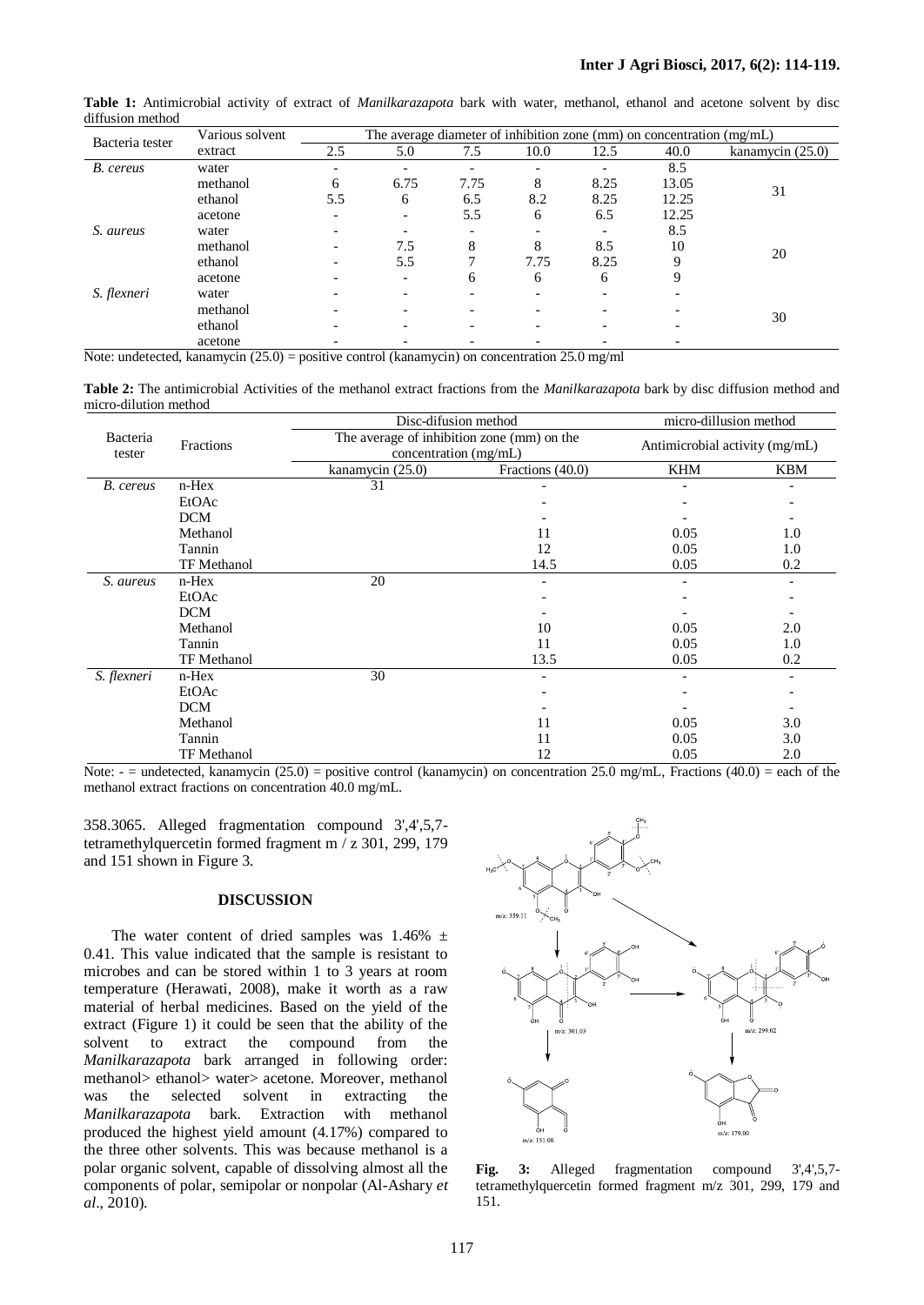Based on the of phytochemical test results known that methanol, ethanol and acetone could extract the class of flavonoids, alkaloids, saponins, tannins, steroids and terpenoids. It did not apply to the water solvent. The phytochemical test results of water extracts was adversely negative to terpenoids and steroids. Islam *et al*. (2013) have done phytochemical screening of ethanol extract from the *Manilkarazapota* bark. The bark positively contained alkaloids, flavonoids, saponins and tannins. *Manilkarazapota* bark samples were taken from Rajshahi, Bangladesh. The phytochemical screening of methanol extracts of *Manilkarazapota* bark samples from Khulna, Bangladesh, positively contained contain tannins, saponins and flavonoids. The test result was negative for alkaloids and steroids (Hossain *et al*., 2012). Differences in the content of secondary metabolites were caused by differences where the plants grow.

Screening for antimicrobial activity has been conducted with aagar medium (Abd-Allah *et al*., 2015). The inhibition zone was large due to the minimum concentrations of antimicrobial samples demonstrated the effectiveness of the sample against a microorganisme. The test result of antimicrobial water extract from the *Manilkarazapota* bark against bacteria test results indicate the lowest compared to other extracts. Antimicrobial effect of water extract was merely shown at a concentration of 40.0 mg/mL against *Bacillus cereus* and *Staphylococcus aureus*. Acetone extract provided antimicrobial effect is better than the water extract (Table 1). This was possible because the water had a low ability to extract the antimicrobial compound found in the *Manilkarazapota* bark, while acetone was better in this case.

Methanol was the selected solvent in extracting the antimicrobial compounds from the bark of *Manilkarazapota*. Besides, methanol was able to produce the highest yield compared to other solvent extract (Figure 1), the extract also provided the highest antimicrobial effect at any concentration used (Table 1). *Shigellaflexneri* gram-negative bacteria were more resistant than gram-positive bacteria. This condition is due to the plasma membrane in gram-negative bacteria are protected by peptidoglycan layer and outer membrane consists of lipoproteins, phospholipids and lipopolysaccharide (Poeloengan and Praptiwi 2010).

The research sample from the village of East Pemenang, district Pemenang, North Lombok regency, West Nusa Tenggara showed the different antimicrobial activity with samples from other places. The research sample Islam *et al*. (2013) obtained from Rajshahi, Bangladesh. The ethanol extract of *Manilkarazapota* bark at a concentration of 40 mg/mL showed different results. It obtained the inhibition zone on *B. cereus* by 9 mm, *S. aureus* by 9 mm and *S. flexneri* by 13 mm. Differences in results were possible due to different compounds and concentrations of antimicrobial active compounds in the study sample. In addition, it was likely due to differences of bacterial sources.

Table 2 was based on the n-Hex, EtOAc or DCM fractions showed no antimicrobial activity. The tanninfree (TF) methanol fraction demonstrated the highest results of antimicrobial activity compared to all factions, including the methanol fraction and tannins.

Antimicrobial compounds in the TF methanol fraction worked better if separated from the tannins. The unification of tannins and antimicrobial compounds in the TF methanol fraction caused the compound did not work optimally in the methanol fraction, which could decrease antimicrobial activity. Tannin separation was important because tannins could bind chemical compounds through hydrogen bonding, so it could disrupt the process of separation of the compound. Presence of tannins cause a thin layer chromatography stain to be trailing thereby disrupting the separation of the chemical components (Rahmawati, 2013).

The antimicrobial activity of TF methanol fraction was higher than ethyl acetate fraction (EAF) of ethanol extract of *Manilkarazapota* leaves on research Rahman *et al*. (2015). At a concentration of 30 mg/mL EAF produced 9-10 mm zone of inhibition against microbial testing. Microbial samples used Rahman *et al*. (2015) was positive and gram negative bacteria and fungi. *S. aureus, B. cereus*and some bacteria from genus *Shigella* among microbial testing. In addition, the antimicrobial activity of TF methanol fraction was better than some pure triterpenoid compounds which were tested with antimicrobial by Toze *et al*. (2015). The test used bacteria such as *Bacillus subtilis*, *S. aureus*, and *Escherichia coli*. *Escherichia coli* is a bacterium that is one family with *Shigella.* In pure active antimicrobial compound, MIC obtained Toze *et al*. (2015) greater than 1 mg / mL. The MIC and MBC TF methanol fraction lower (Table 2) compared to the MIC value obtained Toze *et al*. (2015).

The peak of mass spectrum fragmentation (Figure 2 (B)) on Rt 16.83 minutes were m/z 361.3, 360.3, 359.3, 353.2, 301, 299, 188.0, 179.0, 151 and 102.9. Each mass spectrum was the molecular mass plus one. Fragment with m/z 301, 299, 179 and 151 had in common with some of the fragmentation pattern of the compound quercetin which had been reported by Falcao *et al*. (2013) and Chen *et al*. (2015).

Quercetin and quercetin-3-O-neohesperidoside had been reported to have fragments of m/z 179 and 151. The fragment m/z 179 was formed as a result of the termination of H or  $CH_3$  on the ring A ring followed by cleavage 1,2 B ring. The fragment m/z 151 was formed due to the termination of H or  $CH_3$  on the ring A ring followed by cleavage 1,3 B ring (Chen *et al*. 2015). The spectrum of m/z 361.3 and 360.3 deduced as isotopes of  $[C_{19}H_{18}O_7]$ <sup>+</sup>. Radical cation  $C_{19}H_{18}O_7$  m/z 359.3 were the mass of the original molecule was found as the highest peak in the mass spectrum. Fragmentation patterns of compounds 3',4',5,7-tetramethylquercetin with m/z 301, 299, 179 and 151 have in common with some of the compound quercetin fragmentation patterns that have been reported are shown in Figure 3

Flavonoids and quercetin has been widely reported as the antimicrobial agents. Species of bacteria in the mouth has been proven sensitive to quercetin. This sensitivity associated with low MIC and MBC compound quercetin against bacteria (Shu *et al*., 2011). Quercetin showed antifungal and antibacterial properties were very strong (Abd-Allah *et al*. 2015). The compound 3- (Quercetin-8 yl) -2,3-epoxyflavanone has proven the capability of inhibiting the growth of gram positive and negative bacteria (Ramos *et al*. 2006).